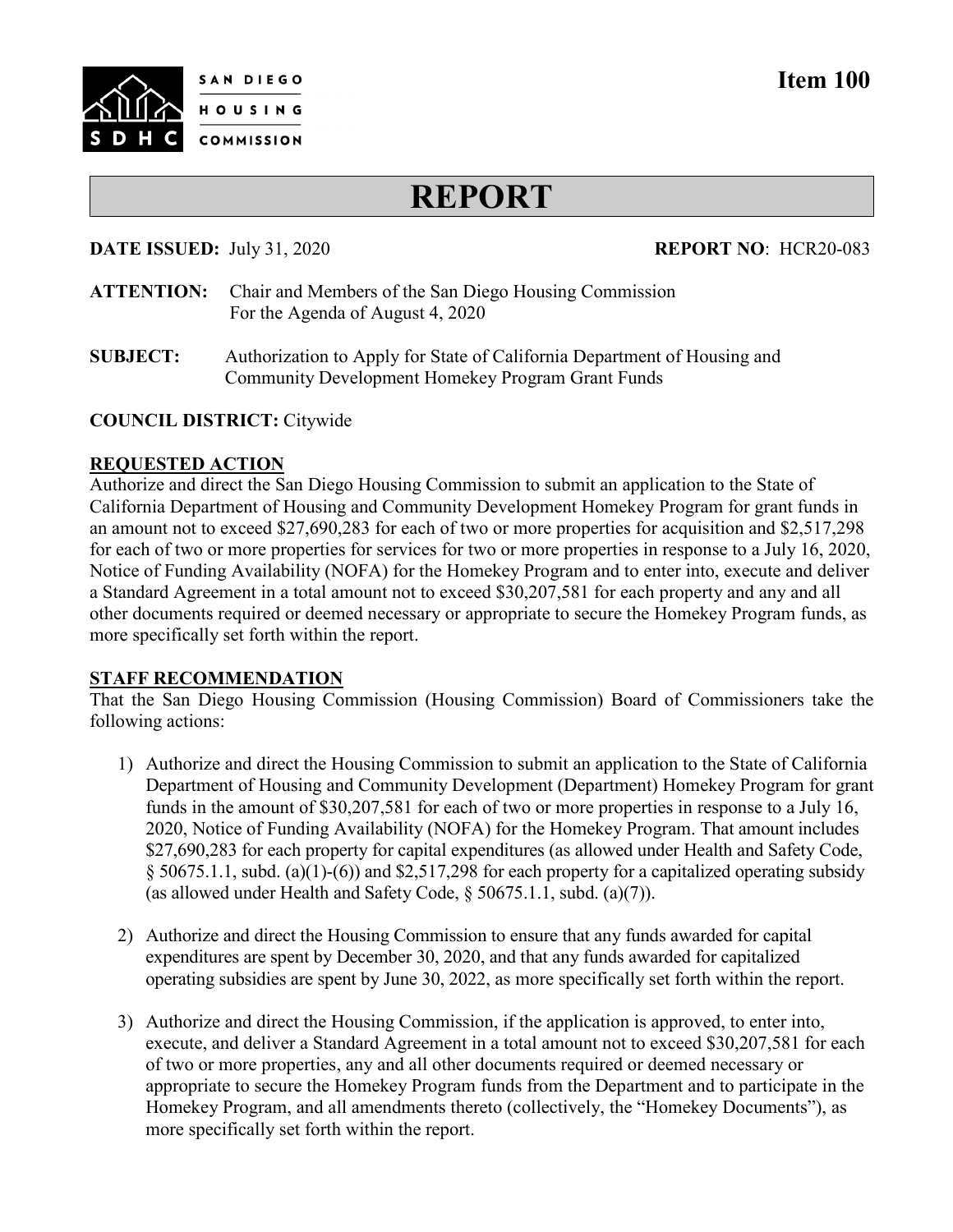July 31, 2020 Authorization to Apply for State of California Department of Housing and Community Development Homekey Program Grant Funds Page 2

The Housing Commission acknowledges and agrees that it shall be subject to the terms and conditions specified in the Standard Agreement, and that the NOFA and Application will be incorporated in the Standard Agreement by reference and made a part thereof. Any and all activities, expenditures, information, and timelines represented in the Application are enforceable through the Standard Agreement. Funds are to be used for the allowable expenditures and activities identified in the Standard Agreement(s).

- 4) Authorize the Housing Commission's President & Chief Executive Officer, or designee, to execute the Application and the Homekey Documents on behalf of the Housing Commission for participation in the Homekey Program.
- 5) Authorize the Housing Commission's President & CEO, or designee, to execute all documents and instruments that are necessary and/or appropriate to implement these approvals, in a form approved by General Counsel, and to take such actions as are necessary and/or appropriate to implement these approvals.

# **SUMMARY**

The State of California Department of Housing and Community Development (Department) has issued a Notice of Funding Availability (NOFA), dated July 16, 2020, for the Homekey Program, which is designed to help protect Californians experiencing homelessness who are at high risk for serious illness and are impacted by COVID-19. The Department has issued the NOFA for Homekey Program grant funds pursuant to Health and Safety Code section 50675.1.1 (Assembly Bill No. 83 (2019-2020 Reg. Sess.), § 21.).

The Housing Commission is requesting approval from the Housing Commission Board of Commissioners to apply for Homekey Program grant funds. Acceptance of the grant funds if awarded will be presented to the Housing Authority of the City of San Diego together with the action to approve the acquisition of the properties.

Through the Homekey Program, the Department is making \$600 million in grant funding available to local public entities, including cities, counties, or other local public entities, including housing authorities or federally recognized tribal governments within California, to purchase and rehabilitate housing, including hotels, motels, vacant apartment buildings, and other buildings, and convert them into interim or permanent, long-term housing.

Homekey Program funds consist of \$550 million from federal Coronavirus Aid Relief Funds allocated to the state and \$50 million from the state's General Fund.

The Department is authorized to administer the Homekey Program pursuant to the Multifamily Housing Program (Chapter 6.7 (commencing with Section 50675) of Part 2 of Division 31 of the Health and Safety Code). Homekey Program funding allocations are subject to the terms and conditions of the NOFA, the Application, the Department-approved STD 213, Standard Agreement (Standard Agreement), and all other legal requirements of the Homekey Program; and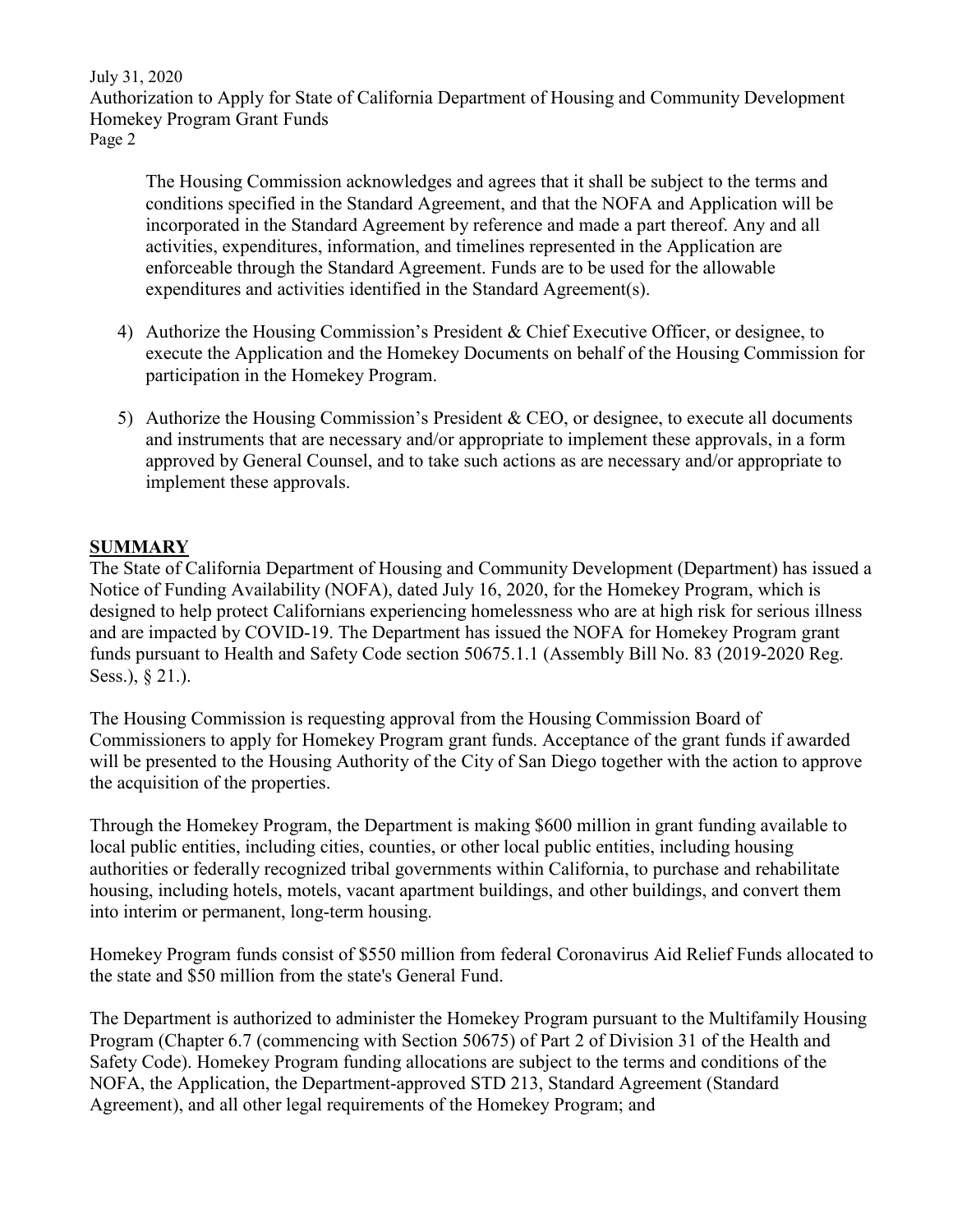July 31, 2020 Authorization to Apply for State of California Department of Housing and Community Development Homekey Program Grant Funds Page 3

# **AFFORDABLE HOUSING IMPACT**

This application, if selected for funding, would increase funds available for use within the City of San Diego by \$30,207,581 for each of two or more properties for the purpose of purchasing and rehabilitating housing for individuals and families experiencing homelessness.

# **FISCAL CONSIDERATIONS**

If Homekey Program funds are awarded to the Housing Commission, they were not included in the Housing Commission's Fiscal Year 2021 Housing Authority-approved budget. Approval of this action will increase Fiscal Year 2021 funding sources and uses available by \$30,207,581 million, for each of two or more properties, if the applications are approved.

Funding sources approved by this action will be as follows: State Homekey Program Funds – up to \$30,207,581 each for two or more properties

Funding uses approved by this action will be as follows: Property Acquisition and Services – up to \$30,207,581 each for two or more properties

# **KEY STAKEHOLDERS and PROJECTED IMPACTS**

This funding opportunity would benefit individuals and families experiencing homelessness in the City of San Diego who are at high risk for serious illness and are impacted by COVID-19.

# **ENVIRONMENTAL REVIEW**

The application for State funding is not a project as defined by the California Environmental Quality Act Section 21065 and State CEQA Guidelines Section 15378(b)(4), as it is government fiscal activity which does not involve any commitment to any specific project which may result in a potentially significant physical impact on the environment. The determination that this activity is not subject to CEQA, pursuant to Section  $15060(c)(3)$ , is not appealable and a Notice of Right to Appeal the Environmental Determination (NORA) is not required. Processing under the National Environmental Policy Act is not required as no federal funds are involved in this action authorizing application for state funds.

Respectfully submitted,  $\qquad \qquad \text{Approved by,}$ 

. Michael Pavco

Michael Pavco<br>
<u>Jeff Davis</u> Development and Asset Management San Diego Housing Commission Real Estate Division

Senior Vice President Executive Vice President & Chief of Staff

Attachments: 1) Draft Housing Commission Board of Commissioners Resolution

Docket materials are available on the San Diego Housing Commission website at [www.sdhc.org.](http://www.sdhc.org/)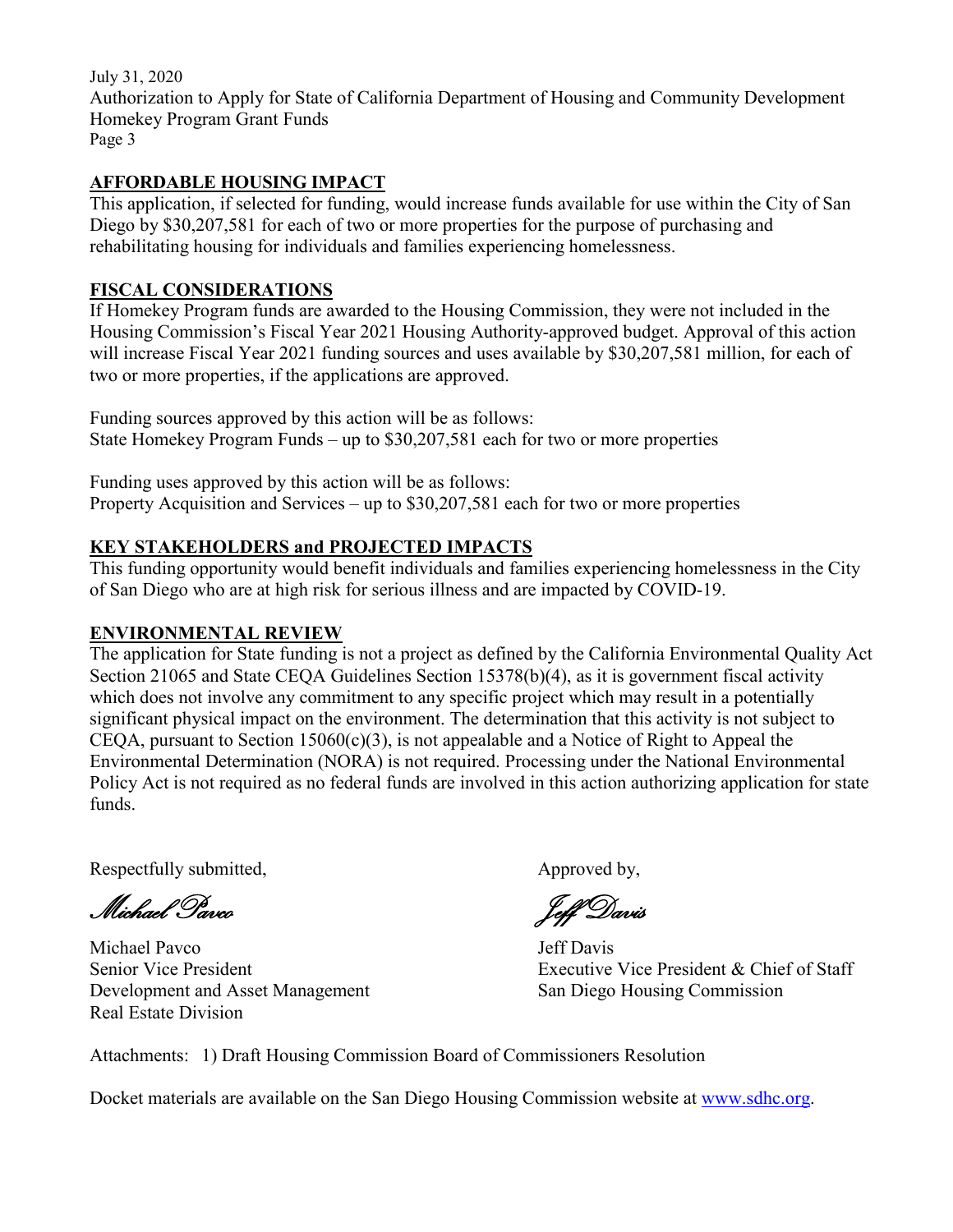### SAN DIEGO HOUSING COMMISSION

#### RESOLUTION NO. 1870

#### ADOPTED ON August 4, 2020

# A RESOLUTION OF THE SAN DIEGO HOUSING COMMISSION BOARD OF COMMISSIONERS, AUTHORIZING AN APPLICATION FOR STATE OF CALIFORNIA 'HOMEKEY PROGRAM' GRANT FUNDS, AND RELATED ACTIONS.

WHEREAS, the State of California Department of Housing and Community Development (Department) has issued a Notice of Funding Availability ("NOFA"), dated July 16, 2020, for the Homekey Program ("Homekey" or "Homekey Program"). The Department has issued the NOFA for Homekey grant funds pursuant to Health and Safety Code section 50675.1.1 (Assembly Bill No. 83 (2019-2020 Reg. Sess.), § 21.); and

WHEREAS, the San Diego Housing Commission ("Applicant") desires to apply for Homekey grant funds. Toward that end, Applicant is submitting an application for Homekey funds ("Application") to the Department for review and consideration; and

WHEREAS, the Department is authorized to administer Homekey pursuant to the Multifamily Housing Program (Chapter 6.7 (commencing with Section 50675) of Part 2 of Division 31 of the Health and Safety Code). Homekey funding allocations are subject to the terms and conditions of the NOFA, the Application, the Department-approved STD 213, Standard Agreement ("Standard Agreement"), and all other legal requirements of the Homekey Program; and

WHEREAS, the Housing Authority of the City of San Diego has authorized execution of resolutions electronically during the COVID-19 pandemic; NOW, THEREFORE,